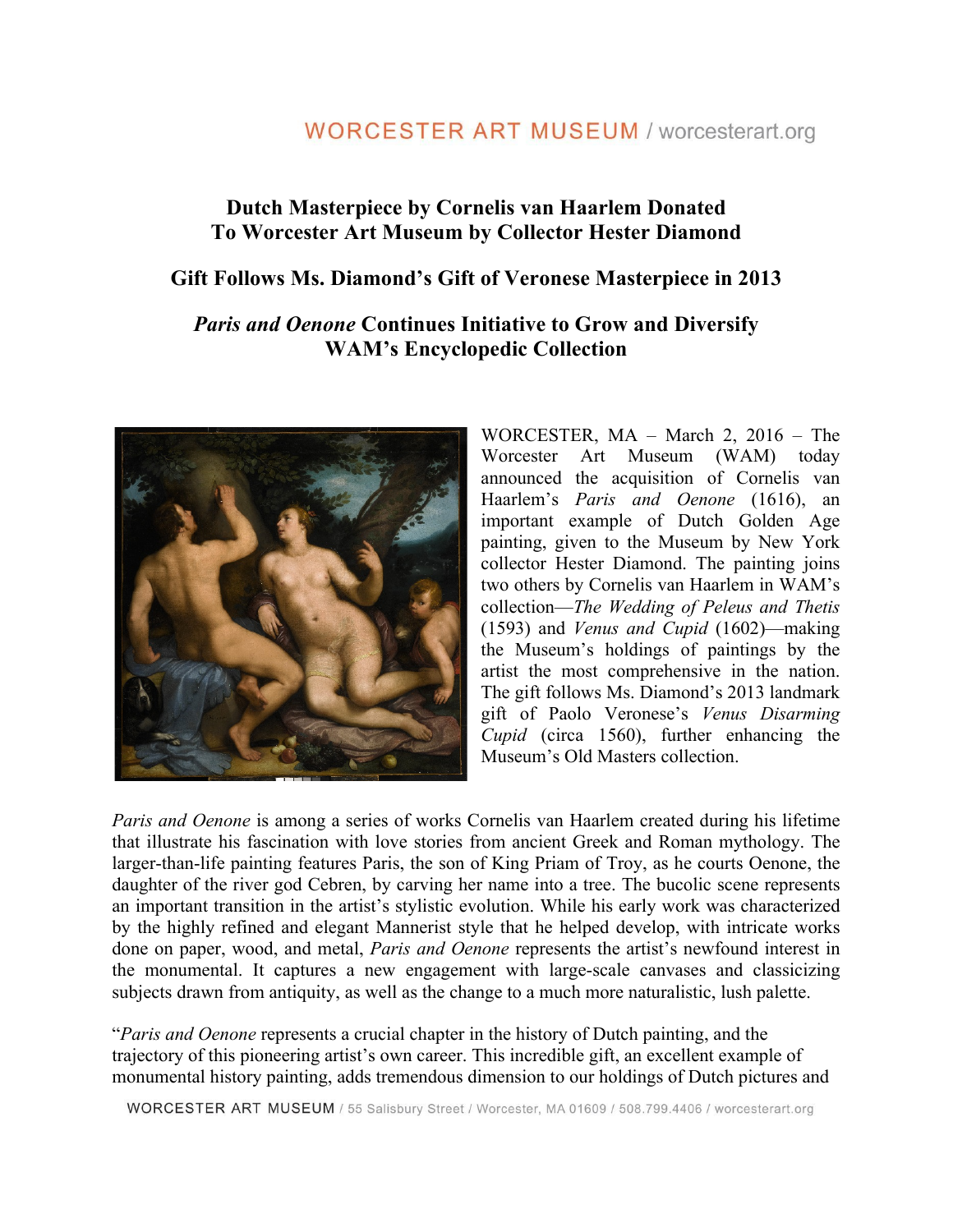# **WORCESTER ART MUSEUM / worcesterart.org**

connects beautifully with Ms. Diamond's previous gift of work from the Italian Renaissance," said Matthias Waschek, C. Jean and Myles McDonough Director of the Worcester Art Museum. "We are truly grateful to Ms. Diamond for her continued generosity, and to her stepdaughter Rachel Kaminsky, who is a valued board member and has shown a tremendous commitment to enhancing the Museum's collections. We are thrilled to create a new installation that accentuates the large-scale nature of the painting and offer our visitors a more comprehensive view of art historical masterworks."

"In giving *Venus Disarming Cupid* to the Worcester Art Museum in 2013, I was pleased to have found an opportunity for this masterpiece to be embraced by its public and new custodians, enriching the collection as much as the experience of its visitors," said Ms. Diamond. "It's in the same vein that I am donating this beloved work by Cornelis van Haarlem. I look forward to seeing how the Museum incorporates the painting into their galleries to honor its significance and its potential to spark new ideas and connections."

Born in Haarlem, Netherlands in 1562, Cornelis Cornelisz van Haarlem was raised by the painter Pieter Pietersz, after his parents fled the city in 1568 when it was attacked by the Spanish army during the 80 Years' War. Between 1580 and 1581, he studied in Rouen, France, and Antwerp, before returning to Haarlem where he joined Hendrick Goltzius and Karel van Mander in forming their own Haarlem Academy. Together, these artists helped develop Dutch Mannerism, defined by their intricate compositions with twisted, elongated nudes in complex poses. He later abandoned this style, and began working in the Netherlandish realist tradition. His work shaped the style and what came to be known as the Dutch Golden Age period of painting.

In *Paris and Oenone*, the artist conveys the tale with both elegance and eroticism. The painting reflects recurring motifs in Cornelis van Haarlem's oeuvre, including such characters as the child and hound, which surround the figures, and Oenone's pose, which depicts her leaning on her elbow with her left hand raised towards the sky. The painting also exemplifies the dominant use of nude figures in the artist's work.

#### **Image credit line:**

Cornelis van Haarlem, Netherlands, 1562-1638, *Paris and Oenone*, 1616, oil on canvas, Gift of Hester Diamond

#### **About the Worcester Art Museum**

Founded in 1896, the Worcester Art Museum's encyclopedic 38,000 piece collection covers 51 centuries of art. Highlights include the Medieval Chapter House, Renaissance Court, and Worcester Hunt Mosaic, as well as the recently integrated John Woodman Higgins Armory Collection of arms and armor. The Museum is internationally known for its collection of European and American art. It was the first in America to acquire paintings by Monet and Gauguin and one of the first to collect photography. As the first U.S. museum to focus on collaborating with local schools, it has been at the forefront of engaging audiences and giving them a meaningful and personal experience.